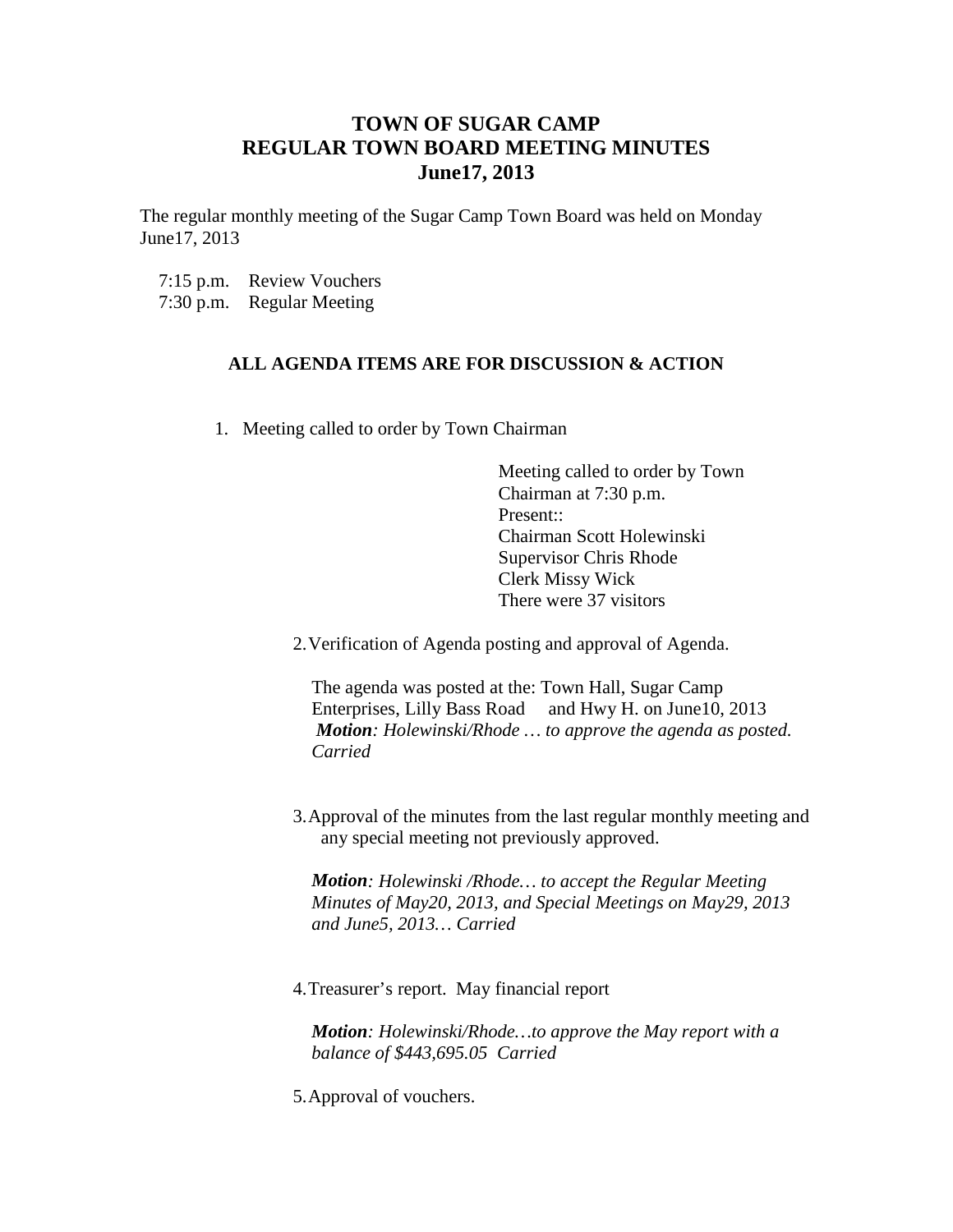*Motion: Holewinski/Rhode … to approve the vouchers of \$81,576.86 as presented. Carried.*

6.Public Comments:

 William Sensor: Liability Insurance for ATV routes Rick Wallach: School Zone rules Carey Kent: Enforcing the speed limit Gretchen Hoover: Sheriff's, EMS, and Fire Dept. feelings about ATVs Mark Yeager: Gravel and chip sealed roads as well as asphalt Kathy Noel: ATV driver age, Dead End sign on her road Kate Lahee: Visibility of ATVs, snowmobile trails used instead Tom Fontane: Speed limits being self-regulated Carlton Schroeder: Only ATVs on Hideaway would be from roads that connect to it Gary Busko: Speed limit on Town roads Gordy Hesselberg: Speed limit on Praire and Boardwalk roads Jack Lane: Speed limit on Sugar Lane is 25mph, Opposed to ATVs Brad Hanson: commented, ATV/UTVs have to be licensed Gordy Hesselberg: In favor of ATV ordinance Vern Stefonek: ATV club Eric Schoeneck: Three Lakes you have to be 16 years old Mark Yeager: would the Town board consider not opening a certain road Rick Wallach: Wants a Public Hearing on the ATV ordinance Kathy Noel: Statutes posted on the Sugar Camp website

7. Correspondences: None

8.Old Business:

A. Town Hall siding

*Motion: Rhode/Holewinski to use cut stone and vinyl siding on the outside of the Town Hall. Possible walk in cooler behind the bar funded by the Sugar Camp Youth Club… Carried*

B. ATV ordinance

Brad Hanson explained that there is an ATV Club being formed to maintain ATV routes and purchase signs *Motion: Rhode/Holewinski to accept the ATV ordinance 2013- 1…Carried*